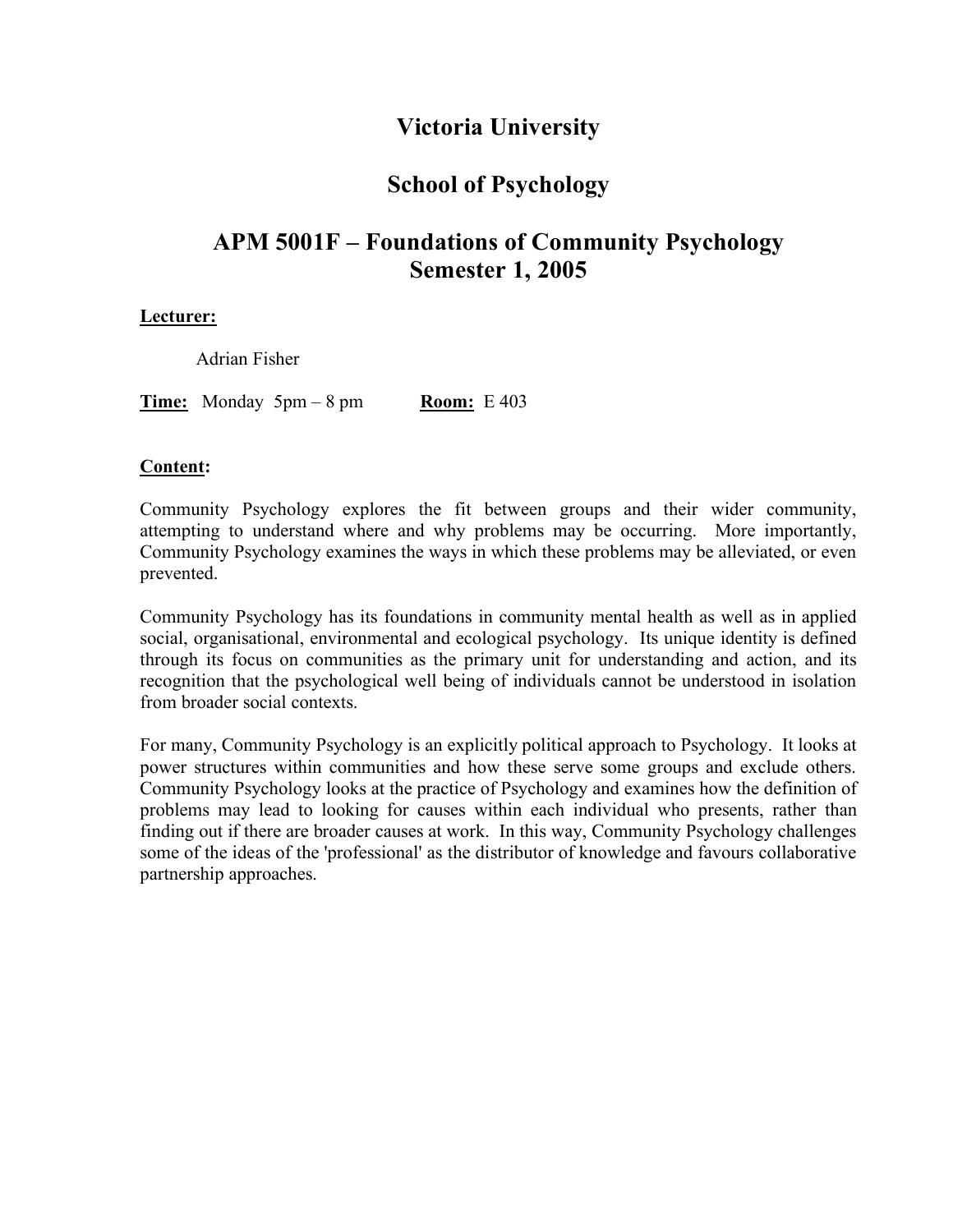# **Readings:**

*Text book:*

Nelson, G., & Prilleltensky, I. (Eds). (2005). *Community Psychology: In pursuit of liberation and well-being*. Houndsmill, UK: Palgrave Macmillan.

*Recommended (for those who have not had Community Psychology previously)*

Rudkin, J. K. (2003). *Community Psychology: Guiding principles and orienting concepts*. Upper Saddlewood River, NJ: Prentice Hall.

*Reserve, e-reserve, e-journals.*

While the text and recommended book provide a lot of foundation information, there will be additional readings required each week. These will be available in one of three ways:

| <i>RESERVE:</i> | Some books may be placed on physical reserve in the Footscray   |
|-----------------|-----------------------------------------------------------------|
|                 | Park Library                                                    |
| E-RESERVE:      | Much material will be available electronically (both on and off |
|                 | campus) through the library's e-reserve system                  |
| E-JOURNALS:     | The most recent journal articles will usually be available      |
|                 | electronically through the Library's e-journal service.         |

*URLs*

Some readings are available on the internet without having to go through the Library. Where I have printed URLs in the reading list, you can access those articles directly.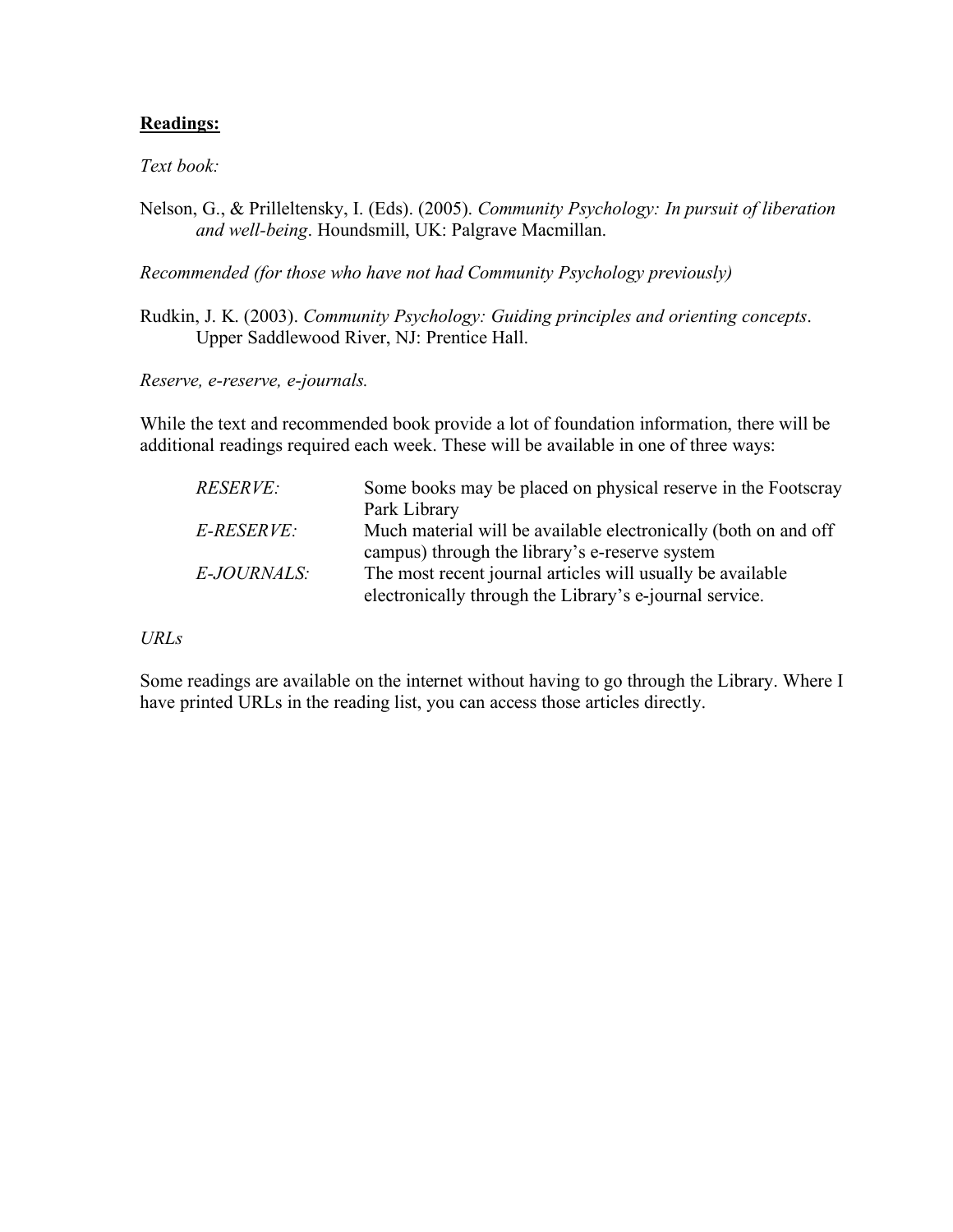# **Subject Organisation:**

The subject is organised around a 3 hour lecture/seminar each week. The first week will set the scene for the rest of the semester.

For each week there will be specified readings to be completed before class. These will be the basis for discussion, even if they are not individually addressed in class.

Some weeks, I will do some lecturing to provide necessary background information, developments in the field, etc.

However, the best way that these classes to work is for students to bring their own

# **Assessment**:

Paper: Community Psychology for a lay audience ....... 40% In this paper, the student will demonstrate their understanding of Community Psychology. The main idea is to identify an audience you wish to address (non-psychologists) and explain to that audience what this Community Psychology thing is. DUE: 11 April 2005

Paper: Theory Comparison on a Social Issue ....... 60% In this paper, the student will take a social issue, psychological problem, etc., and will explore the topic from a traditional psychological perspective and from one of the Comuunity Psychology perspectives. In so doing, the will be one focus (e.g., aetiology, treatment, intervention) and an assessment of which is the better approach to use. DUE: 1 July 2005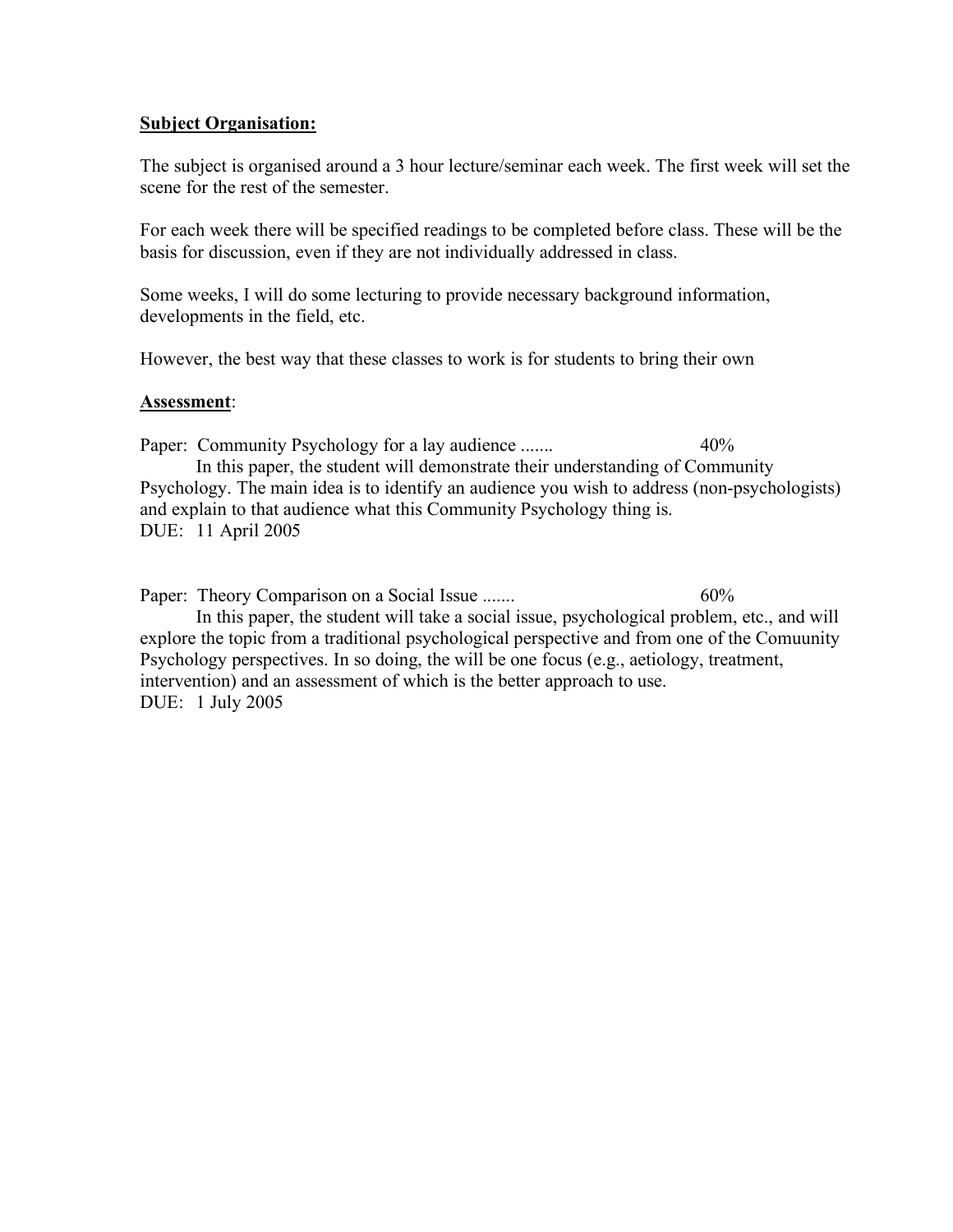# **Course contents and readings**

# **Week 1: 28.2.05**

### **Introductions. Course outline, requirements and expectations. Exercises. Background stuff.**

This is where we get to know each other, why we are in the course, what we plan to do with it, etc. Also, all those things about the work you have to do, and when work is due.

#### **History and development of Community Psychology - USA, Australia and New Zealand**

2005 represents the 40<sup>th</sup> anniversary year of a key event in the foundation and development of community psychology – The Swampscott Conference. This was a special conference designed to examine new ways of training psychologists to meet community demands. I have given you the Introduction to read.

- Bishop, B. J., Sonn, C.C., Fisher, A.T., & Drew, N.M. (2001). Community-based community psychology: perspectives from Australia. In M. Seedat, M. (Ed.), N. Duncan, & S. Lazarus, (Cons. Eds). Community psychology, theory, method, and practice: South African and other Pespectives (pp. 371-382) Oxford University Press Southern Africa: Cape Town, South Africa.
- Fisher, A., Thomas, D. Bishop, B., & Gridley, H. (in press). Community Psychology in Australia and Aotearoa/New Zealand. *Journal of Community Psychology.*

Nelson & Prilleltensky, pp. 4 – 17.

## **Week 2: 7.3.05**

## **Philosophies underlying Community Psychology.**

Much of psychology claims to be a value neutral science. That is, the work of psychologists and the research that they undertake is separate from politics, religion, or any other non-objective influence. In this class, we will discuss the place of values and philosophy in both community psychology and in psychology more generally.

Nelson & Prilelltensky: Chs. 2, 3.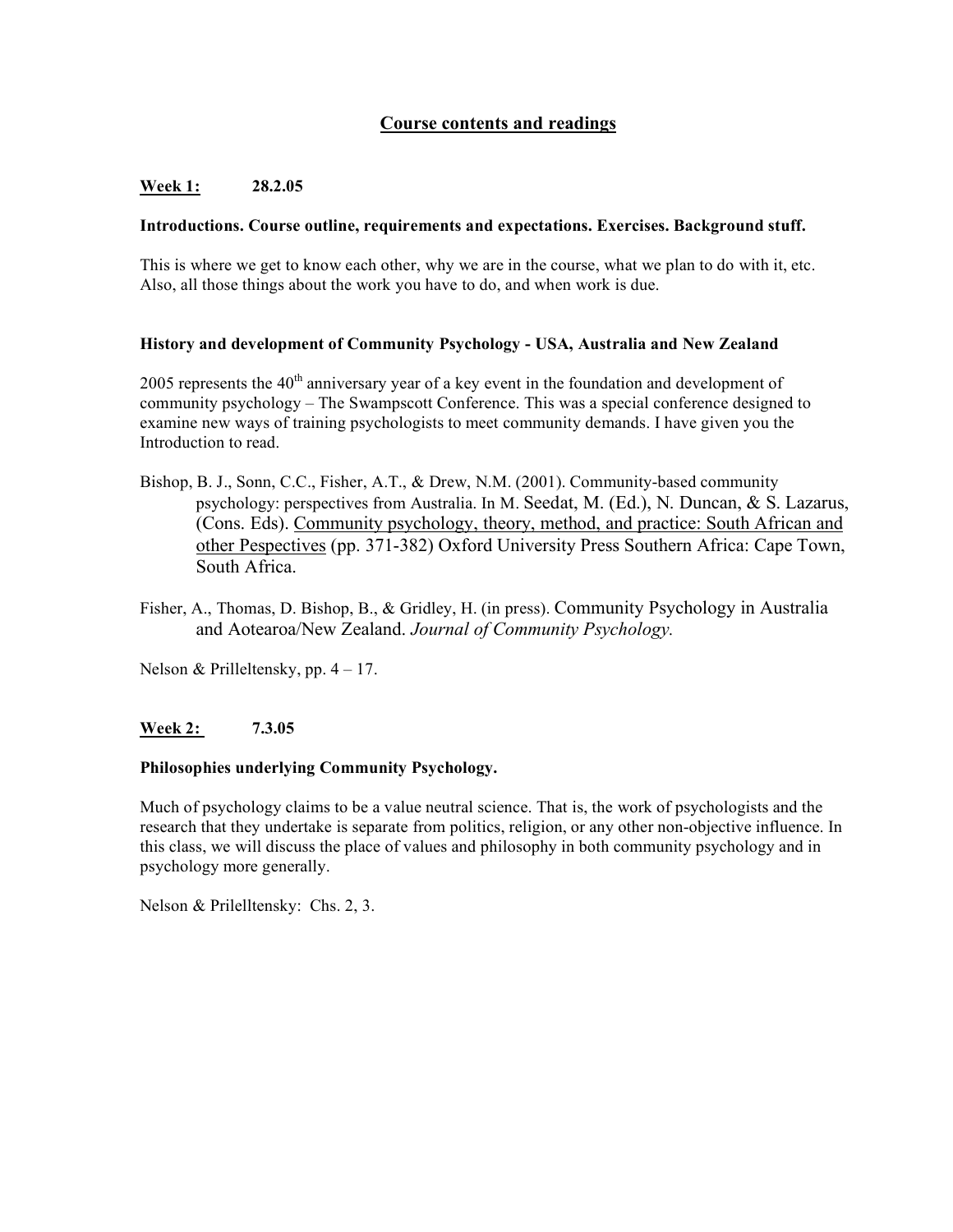#### **Week 3: 14.3.05**

#### **Critiques of psychology and psychological practice.**

Cotton, P. (1998). The framing of knowledge and practice in psychology: A response to John. *The Australian Psychologist 33:* 31-37.

John, I.D. (1998). Some reflections on Cotton's response. *Australian Psychologist 33:* 38-39.

John, I.D. (1998). The scientist-practitioner model: A critical examination. *Australian Psychologist 33:* 24-30.

Prilletensky, I. (1989). Psychology and the status quo. *American Psychologist, 44,* 795-802.

Prilleltensky, I., & Nelson, G. (1997). Community psychology: Reclaimimg social justice. In Fox, D. & Prilletensky, I. (Eds.). *Critical Psychology: An Introduction*. Sage, London. (Chapter photocopied and on reserve)

Sarason, S.B. (1981). *Psychology misdirected.* New York: The Free Press. ( Chapter 2: Psychologists' dissatisfaction with psychology).

## **Week 4: 21.03.05**

#### **Issues in Community Research – including levels of analysis**

If community psychology claims values have an impact on all of our work, what implications does this have for research. In this class we will explore issues related to values, framing research questions, use of information, interpretation of findings, etc.

Nelson & Prilleltensky: Chs. 11, 12

- Caplan, N., & Nelson, S. D. (1973). On being useful: The nature and consequences of psychological research on social problems*. American Psychologist 28*, 199-211.
- Tolan, P., Chertok, F., Keys, C., & Jason, L.(1990). Conversing about theories, methods and community research. In Tolan, P., Keys, C., Chertok, F & Jason, L. (Eds.). *Researching community psychology: Issues of theory and methods.* Washington: APS.

#### *MID-SEMESTER BREAK*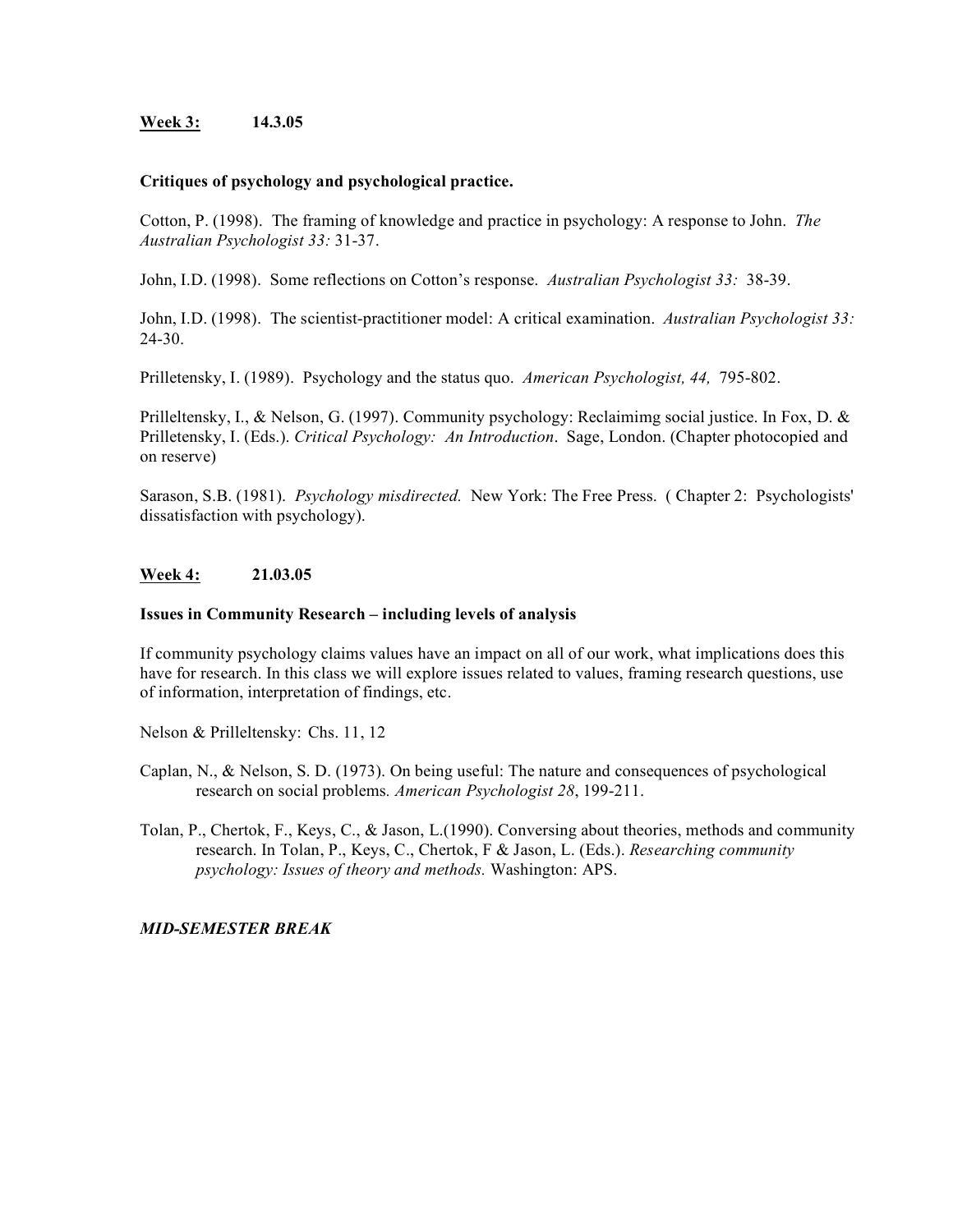#### **Week 5: 11.4.05**

#### **Psychological sense of community.**

One key area of research that we undertake at Victoria University is in psychological sense of community. In this session, we will explore issues relating to definitions and applications of the ideas.

- Bess, K. D., Fisher, A. T., Sonn, C. C., & Bishop, B. J. (2002). Psychological sense of community: Theory, research, and application. In A. T. Fisher, C. C. Sonn and B. J. Bishop (Eds.), *Psychological sense of community: Research, applications and implications (pp. 3 – 22).* New York: Kluwer Academic/ Plenum Publishers.
- McMillan, D. W. (1996). Sense of community. *Journal of Community psychology, 24,* 315-325.
- McMillan, D.W. & Chavis, D.M. (1986). Sense of community: A definition and theory. *Journal of Community Psychology, 14,* 6-23.
- Sarason, S.B. (1974). *The psychological sense of community: Prospects for a community psychology.* San Francisco: Jossey Bass. (Read Chapter 6).

## **Week 6: 18.4.05**

#### **Sense of Community and Social Capital**.

- Campbell, C. and Gillies, P. (2001) Conceptualising 'social capital' for health promotion in small local communities in England: A micro-qualitative study. *Journal of Community and Applied Social Psychology, 11*, 329-346.
- DeFilippis, J. (2001). The myth of social capital in community development. *Housing Policy Debate, 12,* 781-806. http://www.fanniemaefoundation.org/programs/hpd/pdf/HPD\_1204\_defilippis.pdf
- Kawachi, I., & Berkamn, L. (2000). Social cohesion, social capital, and health. In L. S., Berkman, & I. Kawachi (Eds.), *Social epidemiology*, New York: Oxford.
- Perkins, D.D., Hughey, J., & Speer, P.W. (2002). Community psychology perspectives on social capital theory and community development practice. *Journal of the Community Development Society, 33*, 33-52.
- Putnam, R. D. (1993). The prosperous community: Social capital and public life. *The Americ an Prospect, 4*(13): http://www.prospect.org/web/page.ww?section=root&name=ViewPrint&articleId=5175

## **Week 7: 25.4.05**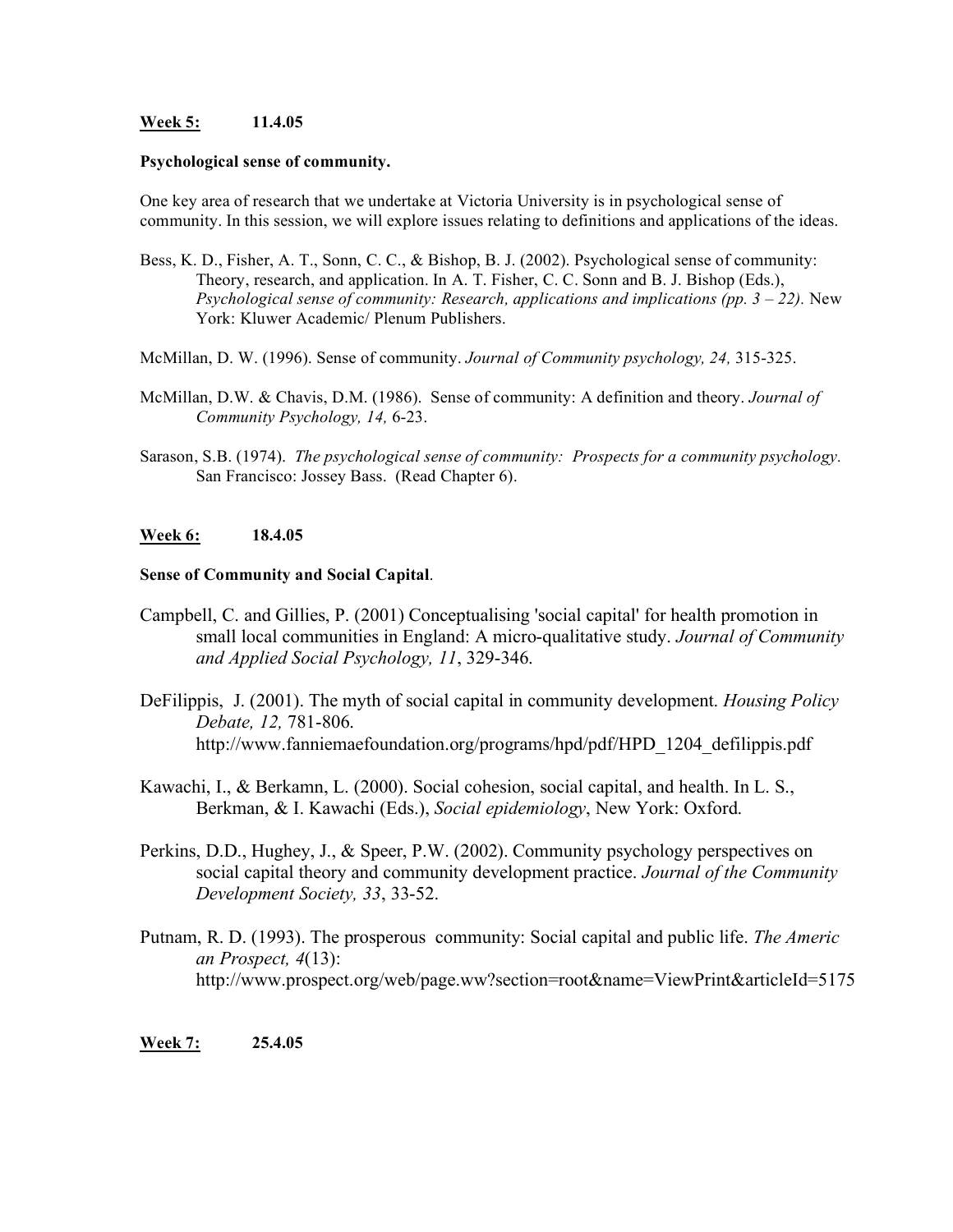# **ANZAC DAY – UNIVERSITY CLOSED**

# **Week 8: 2.5. 05**

# **Social support and self-help groups in health**

While much of medicine and psychology emphasises the role of the professional in the delivery of services, there are many functions served by people who share a common problem coming together to provide support and information to each other.

Rudkin, pages: 228 – 236.

- Chinman, M., Kloos, B., O'Connell, M. & Davidson, I. (2002). Service providers' views about psychiatric mutual support groups. *Journal of Community Psychology, 30,* 349-366.
- Heller, K., & Swindle, R. W. (1983). Social networks, perceived social support, and coping with stress. In R D. Felner, L. A. Jason, J. N. Moritsugu, and S. S. Farber (Eds.), *Preventive psychology: Theory, research and practice* (pp.87 – 103). New York: Pergamon Press.

## **Week 9: 9.5. 05**

## **Prevention and wellness in Community Psychology**

Nelson and Prilleltensky: Chapter 4.

Albee, G. (1996, November). Revolutions and Counterrevolutions in Prevention. *American Psychologist 51,* 1130-1133.

Bishop, B., & Syme, G. (1988). *Walking Backwards Into the Future: Prevention and the Prediction of the Future.* Paper presented at the  $24<sup>th</sup>$  International Congress of Psychology, Sydney.

Cowen, E. L., (1977). Baby-steps towards primary prevention. *American Journal of Community Psychology 5,* 1-22.